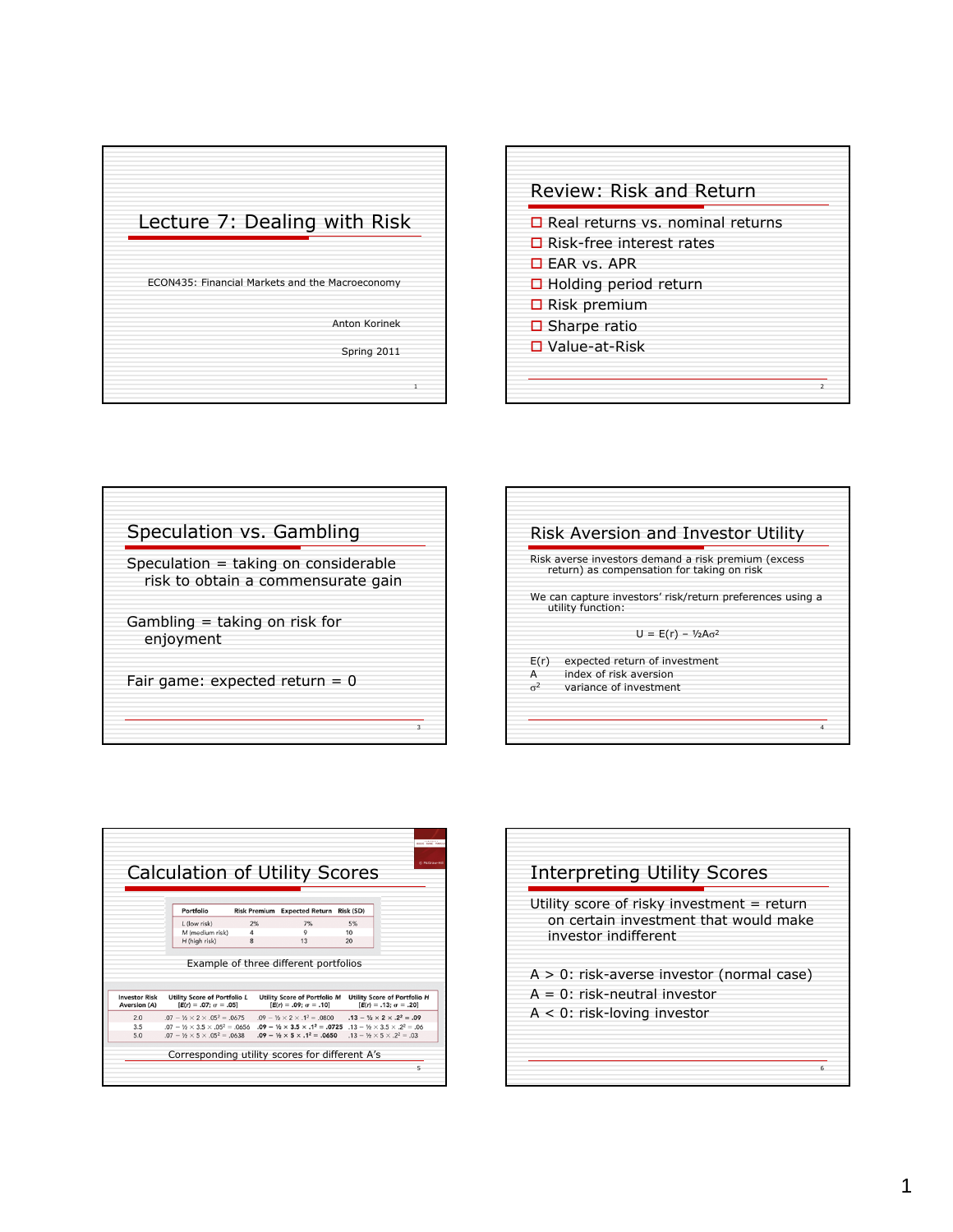



| <b>Indifference Curves</b>    |                        |                                                     |  |  |  |
|-------------------------------|------------------------|-----------------------------------------------------|--|--|--|
|                               |                        | Find all combinations of $E(r)$ and $\sigma^2$ that |  |  |  |
| yield the same utility score: |                        |                                                     |  |  |  |
|                               |                        |                                                     |  |  |  |
| Expected Return, E(r)         | Standard Deviation, or | Utility = $E(r) - \frac{1}{2} A \sigma^2$           |  |  |  |
| .10                           | .200                   | $.10 - .5 \times 4 \times .04 = .02$                |  |  |  |
|                               | .255                   | $.15 - .5 \times 4 \times .065 = .02$               |  |  |  |
| .15                           |                        | $.20 - .5 \times 4 \times .09 = .02$                |  |  |  |
| .20                           | .300                   |                                                     |  |  |  |
| .25                           | .339                   | $.25 - .5 \times 4 \times .115 = .02$               |  |  |  |
|                               |                        |                                                     |  |  |  |
|                               |                        |                                                     |  |  |  |
|                               |                        |                                                     |  |  |  |
|                               |                        |                                                     |  |  |  |